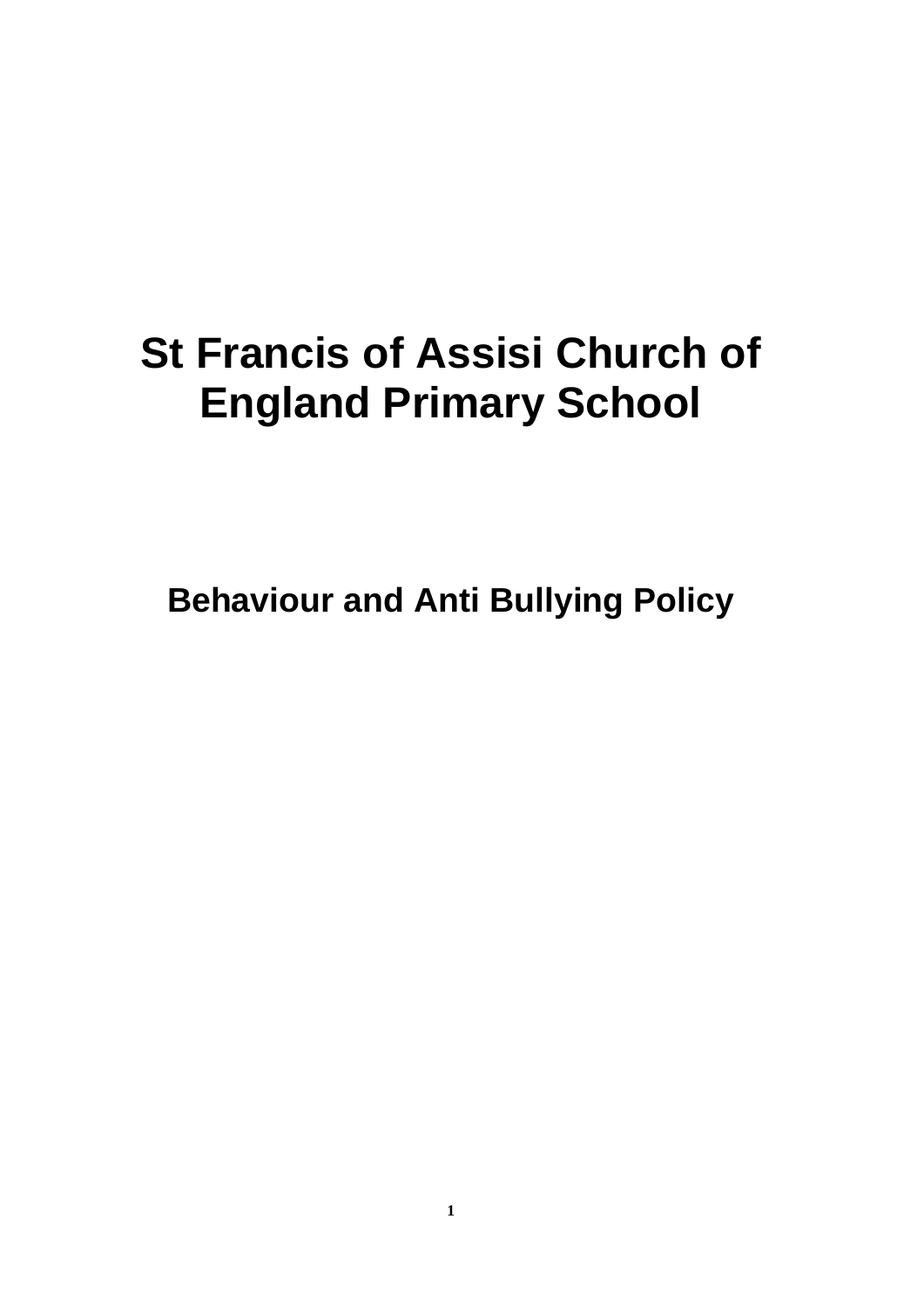#### Aims

St. Francis of Assisi Church of England Primary School aims to provide a framework of continuity and consistency of approach to behaviour. Within our school we follow the school's aims and vision as detailed below:

#### **Our School Vision**

"You are the light of the world. A town built on a hill cannot be hidden. Neither do people light a lamp and put it under a bowl. Instead they put it on its stand, and it gives light to everyone in the house. In the same way, let your light shine before others, that they may see your good deeds and glorify your Father in heaven." Matthew 5:14-16.

Our school vision has this Bible passage deeply rooted within. Children in our school will value everyone as unique individuals and celebrate the distinctive and diverse nature of our community and the wider world. They will aspire to greater heights and continue to flourish beyond our school community. They will use the powerful knowledge they have gained to grow into valuable citizens whilst demonstrating resilience, determination, adaptability and being shining lights to others. Our school is laying the foundations for pupils to flourish and 'live life in all its fullness' (John 10:10).

Our Aims focus on LIGHT as we, "**Live, love and learn together in the light of Christ**" and link with the Church of England's national vision for 'Education for life in all its fullness'. We demonstrate this through:

**Love of all**

### **Ignite the light of Christ around all our children**

## **God at the centre of everything we do**

# **Happiness**

## **Truth**

#### **All members of staff ensure that the above aims are achieved by developing the following strategies:**

- At the beginning of every academic year, each class designs their own set of Class Promises that incorporate Christian and fundamental British values and are followed by adults and children;
- Staff take time to explain our school's expectations in terms of behaviour, including selfdiscipline and having a clear regard for authority;
- All adults use a relational approach as oppose to a behavioural approach;
- When addressing pupils, staff are aware that positive language and the use of tone and volume in their voices can have a marked impact;
- Daily communication between pupils and adults demonstrates mutual respect;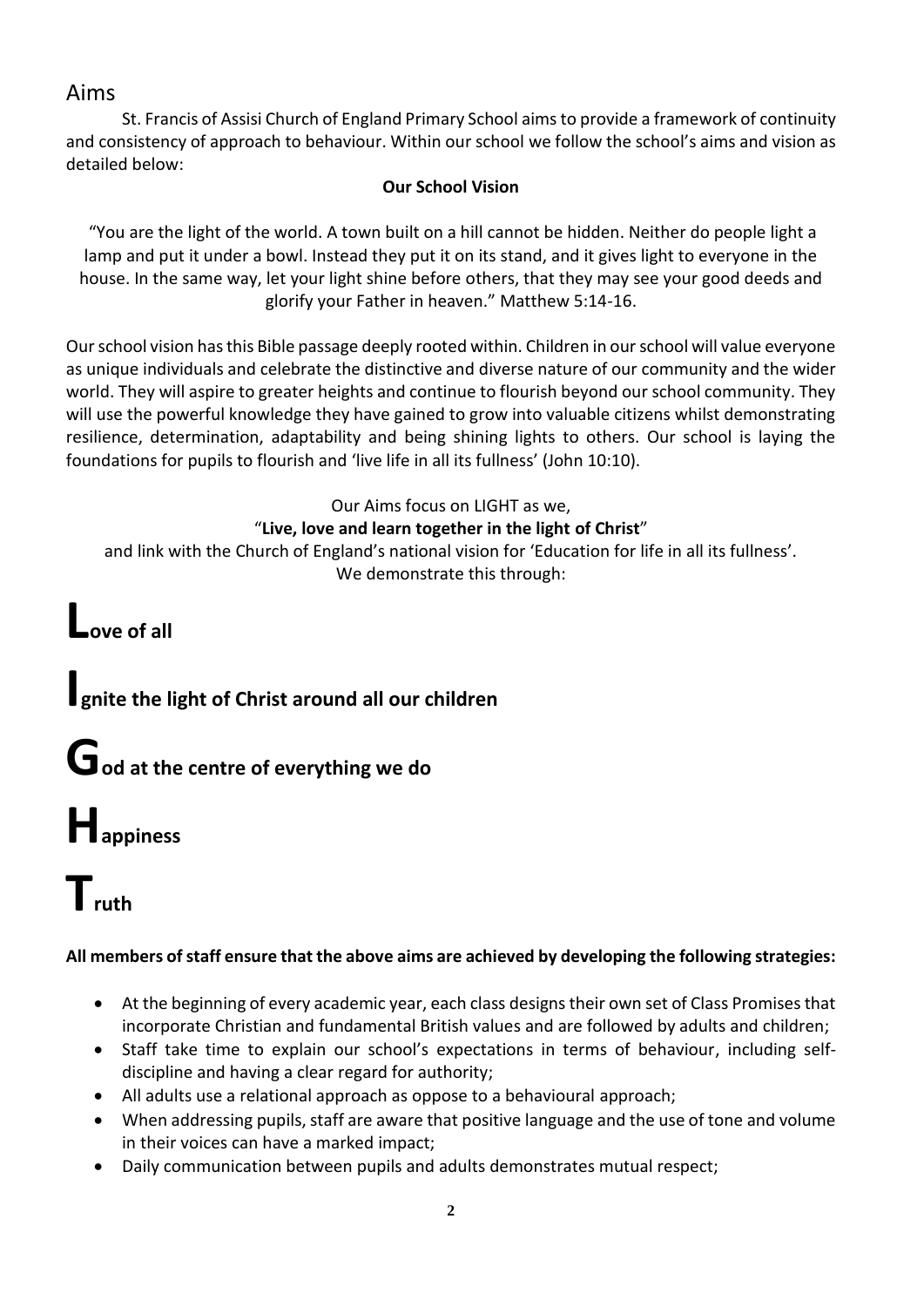- Staff understand individuals' needs being fair is not always about everyone getting the same, but about everyone getting what they need;
- Dedicated Circle Time and PSHE reinforces the skills needed within the classroom (listening, turn taking, etc.) using a range of approaches and materials as well as respect, positive behaviour and responsibility. Particular lessons relating to British and Christian Values further develops these.
- Parents/carers are involved fully in any discussions regarding a child's behaviour;
- Adults use positive praise to compliment achievement;
- PSHE/Citizenship time is used to discuss community (school and local) issues e.g. litter, graffiti etc. Staff sensitively use members of the wider community (grandparents, elderly neighbours of the school, neighbours from multi-cultural minorities) to support the curriculum;
- During playtimes, teaching staff ensure that high expectations are continued in the playground;
- Any discussions or debates are held showing consideration and respect for others' ideas and points of view.

Not all behaviours are a matter of choice. Some behaviours are a form of communication where there may be difficulties or problems. The school works on Regulate, Relate and Reason for children with particular social or emotional difficulties. Specific staff have been trained in this method of managing challenging behaviour due to a specific Special Educational Need or Disability.

Staff using the relational approach, will provide different regulation techniques depending on a child's developmental stage and understanding of their emotions. For example:

- A feelings thermometer may be used for younger children to understand early stages of frustration and feelings.
- The incredible 5-point scale grades each stage and identifies how a child may feel at each point.

Both of these strategies involve regulation opportunities that have been discussed in partnership with the child. We encourage children to recognise their own states and how to self-regulate their emotions before they become overwhelmed and behaviour can be impacted.

Some children have planned movement breaks throughout the school day. Others are dependent on the child's state in any given situation and relies on a member of staff recognising this need.

#### **The following actions are followed if a child does not behave within the school (where and when appropriate):**

- Discuss a child's actions with them.
- Focus on the feelings that may have driven the behaviour rather than the behaviour itself.
- Take a non-judgemental, curious and empathetic attitude towards behaviour.
- Affirm positively when a child admits to negative behaviour.
- Introduce positive behaviour reward schemes.
- Ensure that parents/carers are fully involved in the process where negative behaviour continues or needs addressing over a period of time.
- Make clear boundaries and expectations around behaviour.
- Use strategies such as wondering out loud or narration to affirm the child's actions.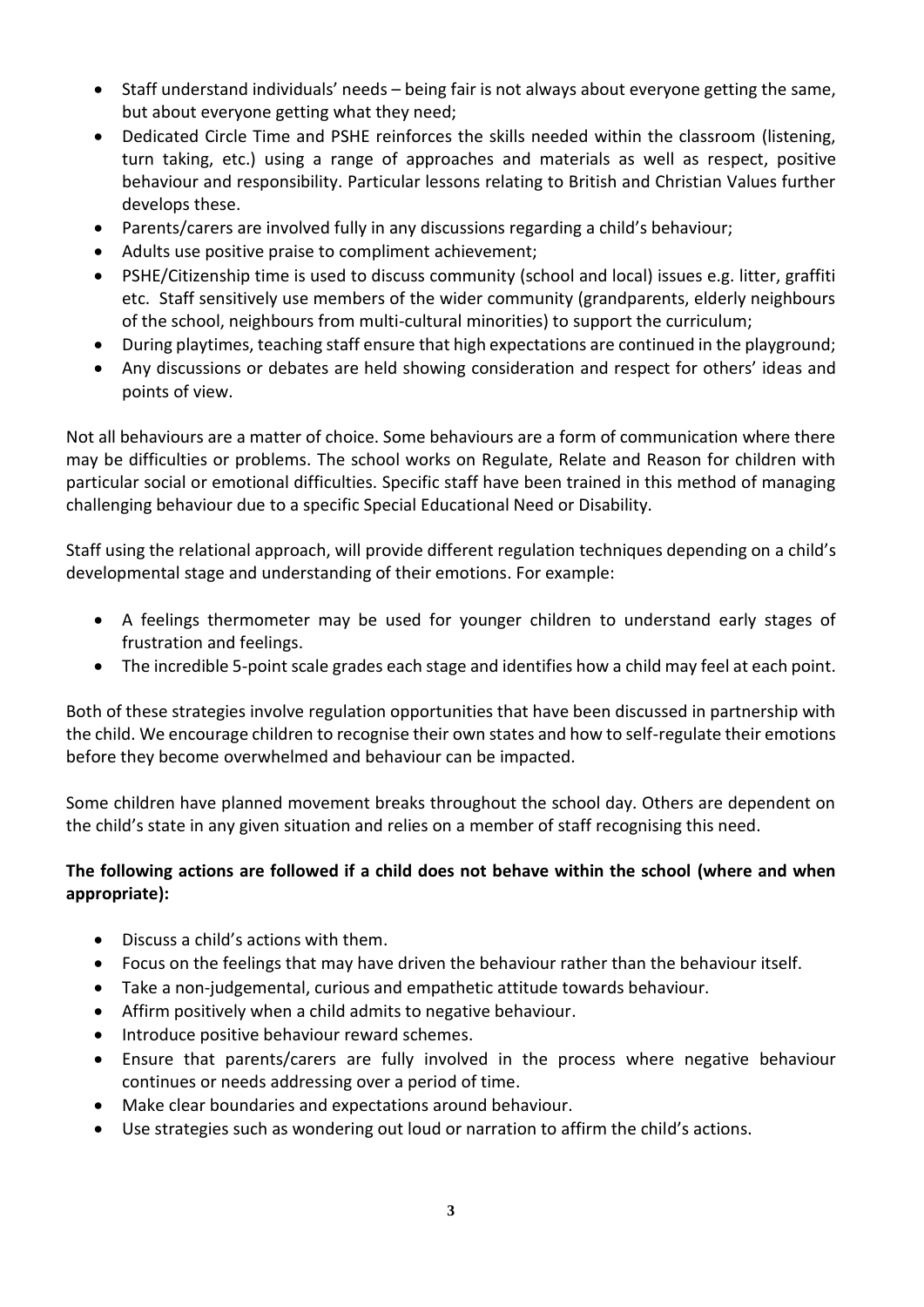#### **Sometimes, it may be necessary to:**

- Provide Time Out remove child from the class into a quiet area prior to reflection.
- Send the child to speak to the Headteacher.
- Remove class and leave the disruptive child under the supervision of an adult (in extreme cases).

It may be necessary for a teacher to speak to the SENDCo, Headteacher or other members of staff to gain further advice and support.

If all normal sanctions have been exhausted, there may be a referral to the Engagement team (part of the Local Authority) through the SENDCo. Additional strategies will be given by that team to be implemented. These will be monitored closely using the Individual Support/Behaviour Plans and the SEND register.

#### **Bullying**

*'There is no such thing as acceptable bullying. Children have the right to expect that they will not be bullied at school and schools should seek to provide a safe, caring protective environment for children'.* **Bullying in Schools - a positive approach**

*"No caring parent wants their child to be bullied or to bully for any reason. Church schools are places where boundaries should be strong, where any harmful words or actions are known to be unacceptable, and where there are clear strategies for recognising bullying and dealing with it in a framework of forgiveness and restorative justice. Children and young people in Church of England schools should be able to grow freely and to be comfortable and confident within their own skins without fear or prejudice."*

#### **Taken from Valuing All God's Children – Guidance for Church of England Schools on Challenging Homophobic Bullying (May 2014).**

Failure to deal with bullying conveys the message that it is to be condoned. There is no easy solution to the problem of bullying and the school seeks to involve parents/carers by securing their support and co-operation in resolving and preventing problems. The school seeks to maintain a consistent approach.

#### **What is Bullying?**

- Bullying is an aggressive type of behaviour.
- It involves the abuse of power. The bully will come out on top. The victim will be the loser.
- The bully intends to harm and the victim experiences distress.
- The victim's rights are infringed.
- The victim is an unwilling participant.

#### **What form does bullying take?**

- verbal name calling, teasing, verbal threats, speech, parodying accent.
- physical pushing, prodding, flicking, punching, attacks with weapon.
- others spreading rumours, booby traps, hiding or destroying possessions.
- Homophobic language and abuse, racial harassment, harassment against those with disabilities.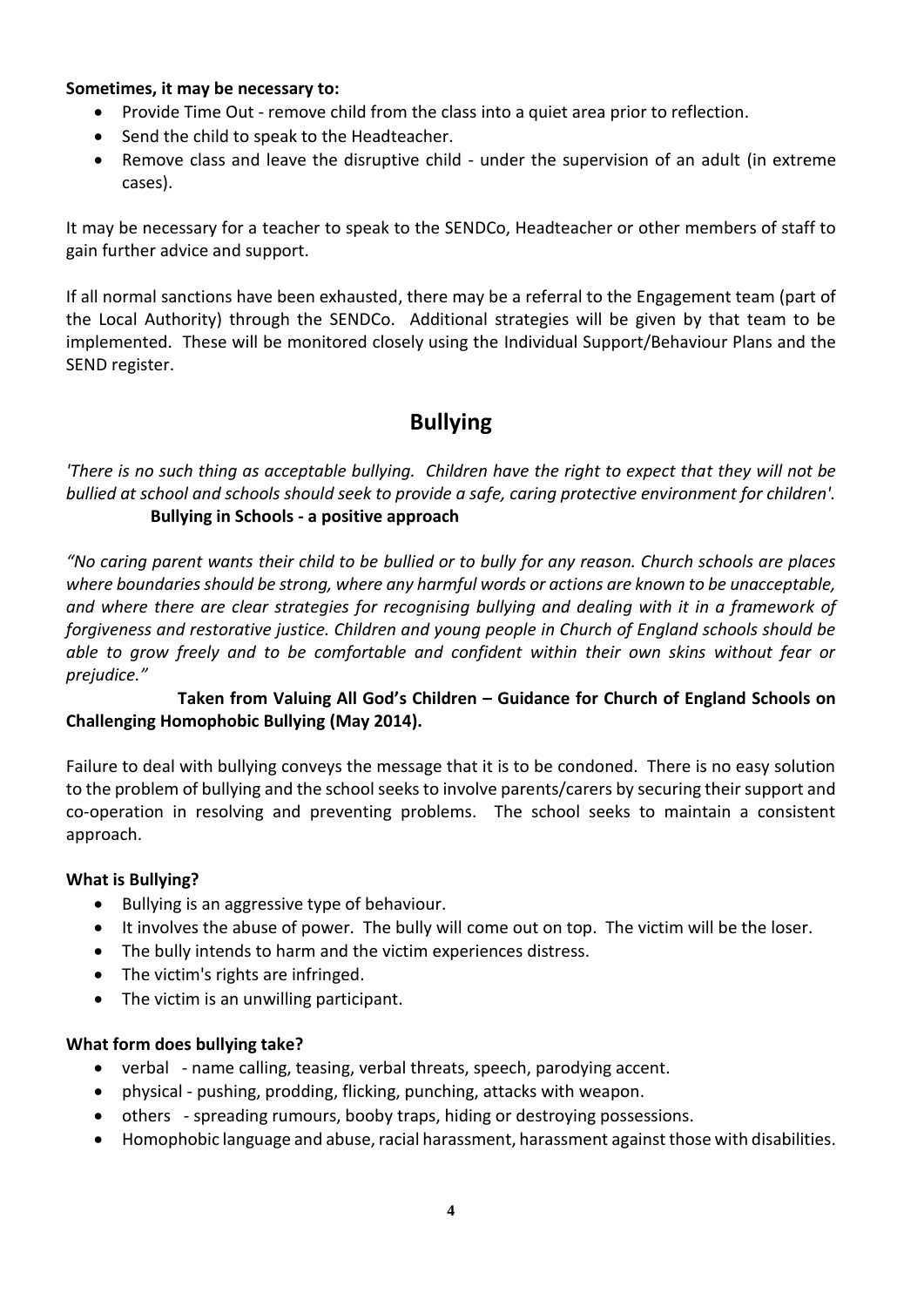Only by taking into account the victim's feelings and the bully's intentions, can the bully be distinguished from the practical joker.

#### **Action to be taken in cases of bullying:**

#### **Preventative**

- Clear rules are established so children understand what constitutes bullying.
- The Christian values are a key part of the life of the school. Through these, children understand the importance of tolerance, forgiveness, respect, justice, honesty, truthfulness, friendship, kindness and care and the school encourages children to use these throughout all their school life.
- As part of the PSHE curriculum, the school takes part in "Friendship week" during National Anti-Bullying Week where a range of activities are created to support kindness towards others and bullying is discussed. Through this week, children develop an understanding of the definition of bullying what to do to keep safe inside and outside school.
- As part of the Computing curriculum, E-safety and online bullying is woven throughout each year group at least once a year.
- Children understand the consequences if they disregard the rules.
- We minimise opportunities and head off trouble by identifying times and places where problems arise.
- We strongly encourage the view that reporting incidents of bullying is taking responsible action rather than 'tale telling'.
- It is often necessary to keep the bully and victim apart e.g. by reviewing seating arrangements in a classroom, or by designating specific play areas for each child.
- We encourage positive attitudes in school by rewarding academic and non-academic achievements and by emphasising the need to care for school resources and premises.

#### **Corrective**

A minimum requirement is that a situation is investigated and the outcome communicated to all those involved. Bystanders should be interviewed using questions: What? Who? When? Where? Why? If appropriate, bullies, and victims should be brought together to resolve the problem.

In a serious case the set procedure is as follows:

- Teacher makes written report of discussions and action taken.
- Children provide written accounts.
- Parents are informed and invited to contribute ideas and solve the problem.
- Teacher in charge keeps record.

Victims can be any type of child but they are often passive children who lack confidence and physical strength. Care needs to be taken that these characteristics are not consequences as well as causes of bullying. The safety of such children is a major concern because whilst they are not responsible for the bullying, their actions may well influence what happens in the future.

#### **Strategies for children to try:**

- Do not fight back.
- Tell the teacher or another adult as soon as possible.
- Avoid situations where bullying is likely to take place.